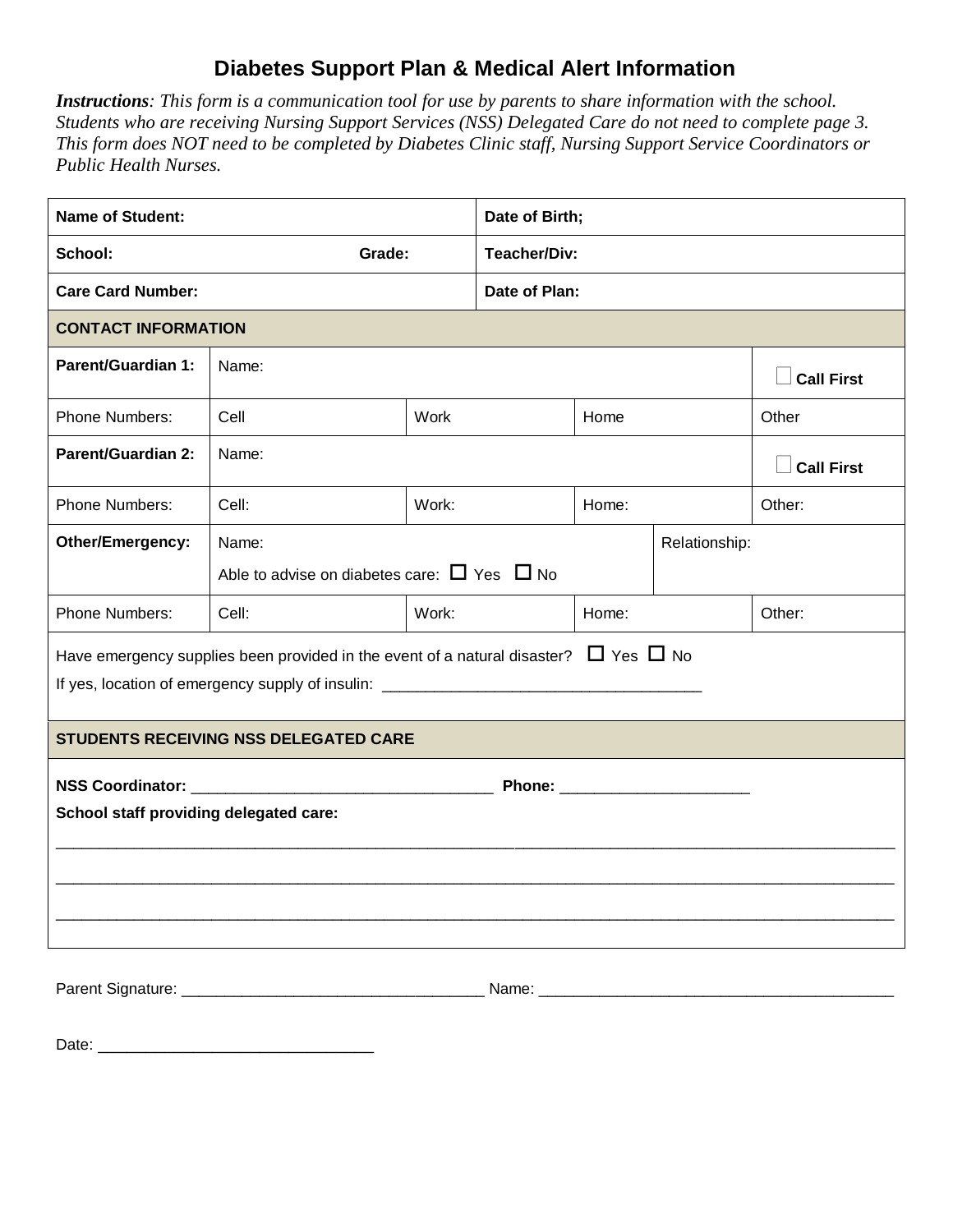| <b>MEDICAL ALERT - TREATING MILD TO MODERATE LOW BLOOD GLUCOSE</b><br>NOTE: PROMPT ATTENTION CAN PREVENT SEVERE LOW BLOOD SUGAR                                                                                                                                 |                                                                                                                                                                                                                                                                                                                                                                                                                  |                                                                                                                                                                                                                                                                                                                                                                                                                                                                                                                                                                                                                                                      |  |  |  |  |  |
|-----------------------------------------------------------------------------------------------------------------------------------------------------------------------------------------------------------------------------------------------------------------|------------------------------------------------------------------------------------------------------------------------------------------------------------------------------------------------------------------------------------------------------------------------------------------------------------------------------------------------------------------------------------------------------------------|------------------------------------------------------------------------------------------------------------------------------------------------------------------------------------------------------------------------------------------------------------------------------------------------------------------------------------------------------------------------------------------------------------------------------------------------------------------------------------------------------------------------------------------------------------------------------------------------------------------------------------------------------|--|--|--|--|--|
| <b>SYMPTOMS</b>                                                                                                                                                                                                                                                 | <b>TREATMENT FOR STUDENTS NEEDING ASSISTANCE</b><br>(anyone can give sugar to a student):                                                                                                                                                                                                                                                                                                                        |                                                                                                                                                                                                                                                                                                                                                                                                                                                                                                                                                                                                                                                      |  |  |  |  |  |
| $\Box$ Shaky, sweaty                                                                                                                                                                                                                                            | Location of fast acting sugar:                                                                                                                                                                                                                                                                                                                                                                                   |                                                                                                                                                                                                                                                                                                                                                                                                                                                                                                                                                                                                                                                      |  |  |  |  |  |
| $\Box$ Hungry<br>$\Box$ Pale<br>$\Box$ Dizzy<br>$\Box$ Irritable<br>$\Box$ Tired/sleepy<br>$\Box$ Blurry vision<br>$\Box$ Confused<br>$\Box$ Poor coordination<br>$\Box$ Difficulty speaking<br>$\Box$ Headache<br>$\Box$ Difficulty<br>concentrating<br>Other: | 10 grams<br>$\Box$ glucose tablets<br>$\Box$ 1/2 cup of juice or regular soft drink<br>$\Box$ 2 teaspoons of honey<br>$\Box$ 10 skittles<br>$\Box$ 10 mL (2 teaspoons) or 2 packets of<br>table sugar dissolved in water<br>$\Box$ Other (ONLY if 10 grams are labelled<br>on package):<br>2. Contact designated emergency school staff person<br>improve or if blood glucose remains below 4 mmol/L<br>minutes. | 1. If student able to swallow, give one of the following fast acting sugars:<br>OR 15 grams<br>$\square$ glucose tablets<br>$\Box$ 3/4 cup of juice or regular soft drink<br>$\Box$ 1 tablespoon of honey<br>$\Box$ 15 skittles<br>$\Box$ 15 mL (1 tablespoon) or 3 packets of<br>table sugar dissolved in water<br>$\Box$ Other (ONLY if 15 grams are labelled on<br>package):<br>3. Blood glucose should be retested in 15 minutes. Retreat as above if symptoms do not<br>4. Do not leave student unattended until blood glucose 4 mmol/L or above<br>5. Give an extra snack such as cheese and crackers if next planned meal/snack is not for 45 |  |  |  |  |  |
| <b>MEDICAL ALERT - GIVING GLUCAGON FOR SEVERE LOW BLOOD GLUCOSE</b>                                                                                                                                                                                             |                                                                                                                                                                                                                                                                                                                                                                                                                  |                                                                                                                                                                                                                                                                                                                                                                                                                                                                                                                                                                                                                                                      |  |  |  |  |  |
| <b>SYMPTOMS</b>                                                                                                                                                                                                                                                 |                                                                                                                                                                                                                                                                                                                                                                                                                  | <b>PLAN OF ACTION</b>                                                                                                                                                                                                                                                                                                                                                                                                                                                                                                                                                                                                                                |  |  |  |  |  |
| Unconsciousness<br>Having a seizure (or jerky movements)<br>So uncooperative that you cannot give juice or<br>sugar by mouth                                                                                                                                    |                                                                                                                                                                                                                                                                                                                                                                                                                  | Place on left side and maintain airway<br>Call 911, then notify parents<br>Manage a seizure: protect head, clear area of hard or<br>sharp objects, guide arms and legs but do not forcibly<br>restrain, do not put anything in mouth<br>Administer glucagon<br>$\bullet$                                                                                                                                                                                                                                                                                                                                                                             |  |  |  |  |  |
| <b>Medication</b>                                                                                                                                                                                                                                               | Dose & Route                                                                                                                                                                                                                                                                                                                                                                                                     | <b>Directions</b>                                                                                                                                                                                                                                                                                                                                                                                                                                                                                                                                                                                                                                    |  |  |  |  |  |
| Glucagon (GlucaGen<br>or Lilly Glucagon)<br>Frequency:<br><b>Emergency treatment</b><br>for severe low blood<br>glucose                                                                                                                                         | $0.5$ mg = 0.5 ml. (for students 5<br>years of age and under)<br>OR 1.0 mg = $1.0$ mL (for<br>students 6 years of age and<br>over)<br>Give by injection: Intramuscular                                                                                                                                                                                                                                           | • Remove cap<br>Inject liquid from syringe into dry powder bottle<br>$\bullet$<br>Roll bottle gently to dissolve powder<br>Draw fluid dose back into the syringe<br>Inject into outer mid-thigh (may go through clothing)<br>• Once student is alert, give juice or fast acting sugar                                                                                                                                                                                                                                                                                                                                                                |  |  |  |  |  |